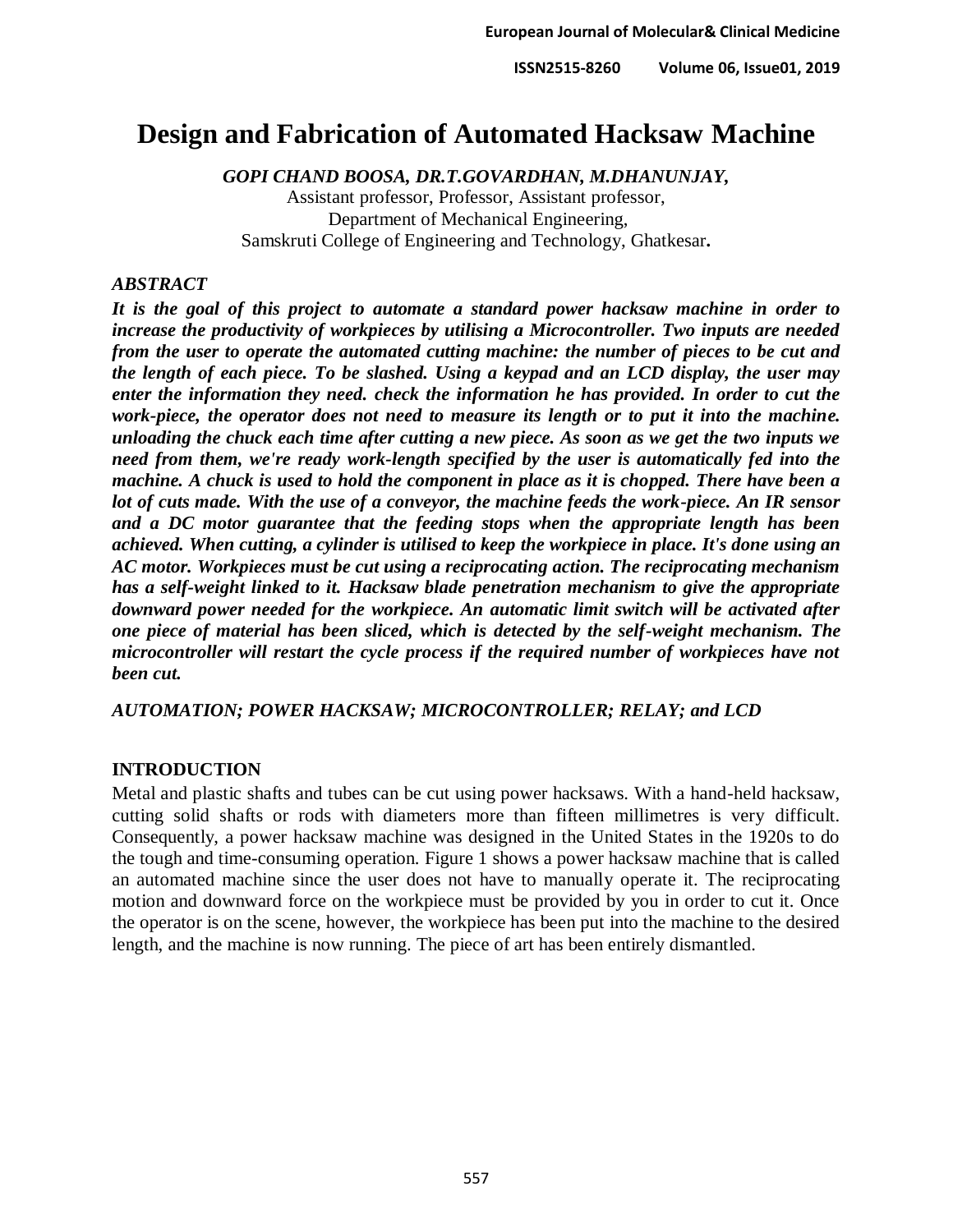**ISSN2515-8260 Volume 06, Issue01, 2019**



Fig 1. Power Hacksaw Machine

One of the reasons we decided to automate work-piece feeding was to eliminate the need for the operator to manually feed the piece into the vice to the desired length. In addition, the operator must unload the workpiece and advance the remainder of the workpiece to the desired length repeatedly until the end of the workpiece is reached after a shaft has been cut once. Despite this, the Power hacksaw machine is able to cut through the shaft or rod without a problem cutting does not need any human effort, but it does necessitate a human interaction to feed the workpiece several times.

Measurements are obtained prior to feeding each time. As a result, it became necessary to fully automate. And now we have a suggestion that would help remove the work of those who are involved in chopping it down.

### **A. Defining the Issue**

There is a drawback to power hacksaw machines that are controlled by humans, like as the ones discussed above. Repeatedly removing and re-installing the workpiece These devices are used in pump-making factories to cut material. The shafts of the motors to the desired dimensions. Having to cut a large area will be challenging for the operator.Each time he has to cut a motor shaft, he has to count the number of shafts he has in stock. Because humans aren't as adaptable as other animals, we can't compare ourselves to them. There is a chance that machines might be inaccurate. In addition, if there is a short gap between each session, it will be much better may be discovered to be rather large in relation to the total amount of time it takes to cut a piece. If the suggested machine had been in place, it would have been employed appropriately.

## **B. The Methodology I'm Using**

Automated feeding of the work-piece eliminates one of the disadvantages of a power hacksaw machine using a conveyor belt to guide the workpiece to the chuck's jaws When the conveyor motor has come to a complete halt, A microprocessor and an IR sensor feed the desired length into the chuck. This was followed by the use of pneumatics. When cutting, the cylinder is expanded to hold the work piece securely and prevent it from moving. This is just what I was looking for. Done by the use of a microcontroller and a solenoid-operated DCV. The blade's selfweight is then connected to it.Pneumatic cylinders will be used to lower the cylinder that was previously in a raised position.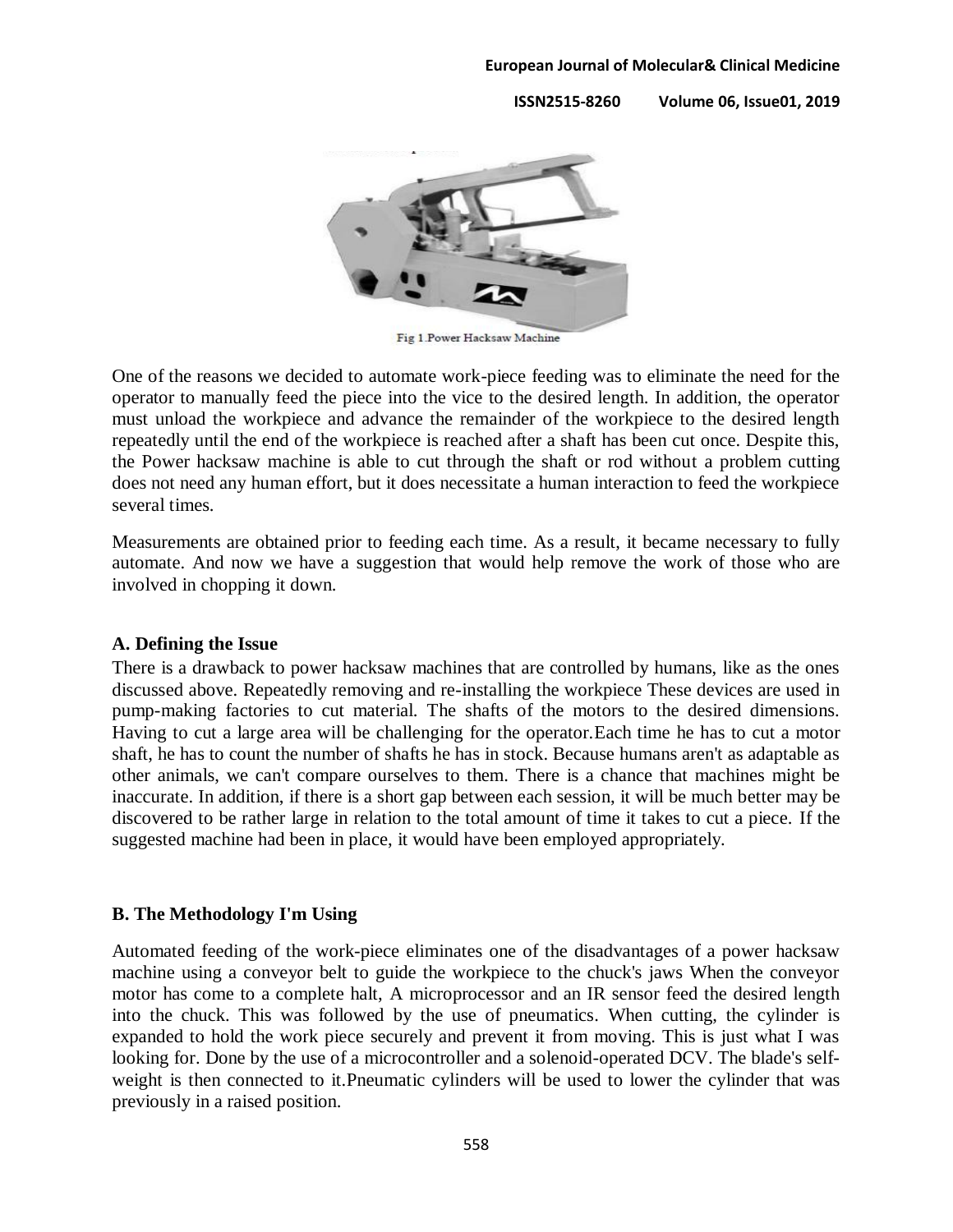Cutting will begin at the point where the hacksaw blade comes into contact with the work-piece. In order to do this, one must retreat. Solenoid DCV solenoid operates the weight-lifting cylinder. Following this, the cutting motor is activated such that the blade may be adjusted to reciprocate on the work-piece to cut using a microcontroller After cutting a piece, the cycle repeats itself takes place without any human interaction and continues until the desired number of pieces has been fed cut.

## **COMPONENTS USED AND CALCULATIONS**

Following is a breakdown of the many parts that went into this undertaking.

## **A.Ignition Coil**

A DC motor is used to drive the conveyor via a chain drive in this suggested equipment. AC motor that drives a simple crank mechanism to reciprocate a Hacksaw blade.

## **B. Direct Current Motor**

Figure 2 shows a dc motor connected to a chain drive that drives the conveyor roller. It receives a signal from the microcontroller. The conveyor continues to feed the workpiece into the chuck until it reaches the desired length. An IR sensor and a toothed disc mounted to the conveyor shaft work together to accomplish this serve as an Encoder.



Fig 2 Conveyor motor

## The B.1 Specifications

A step-down transformer and a bridge rectifier provide the electric power needed to drive the DC motor.

 $T_{\text{eff}}$  is a  $T_{\text{eff}}$  induced  $\theta_{\text{eff}}$  is the set of  $T_{\text{eff}}$  and  $\theta_{\text{eff}}$ 

| Table 1 Technical Specifications of DC motor |                   |  |
|----------------------------------------------|-------------------|--|
| Voltage and Power                            | 12 V DC, 50 Watts |  |
| Load Current                                 | 10A               |  |
| No load current                              | 2/2.5A            |  |
| Speed                                        | <b>60 RPM</b>     |  |
| Torque                                       | 10 <sub>Nm</sub>  |  |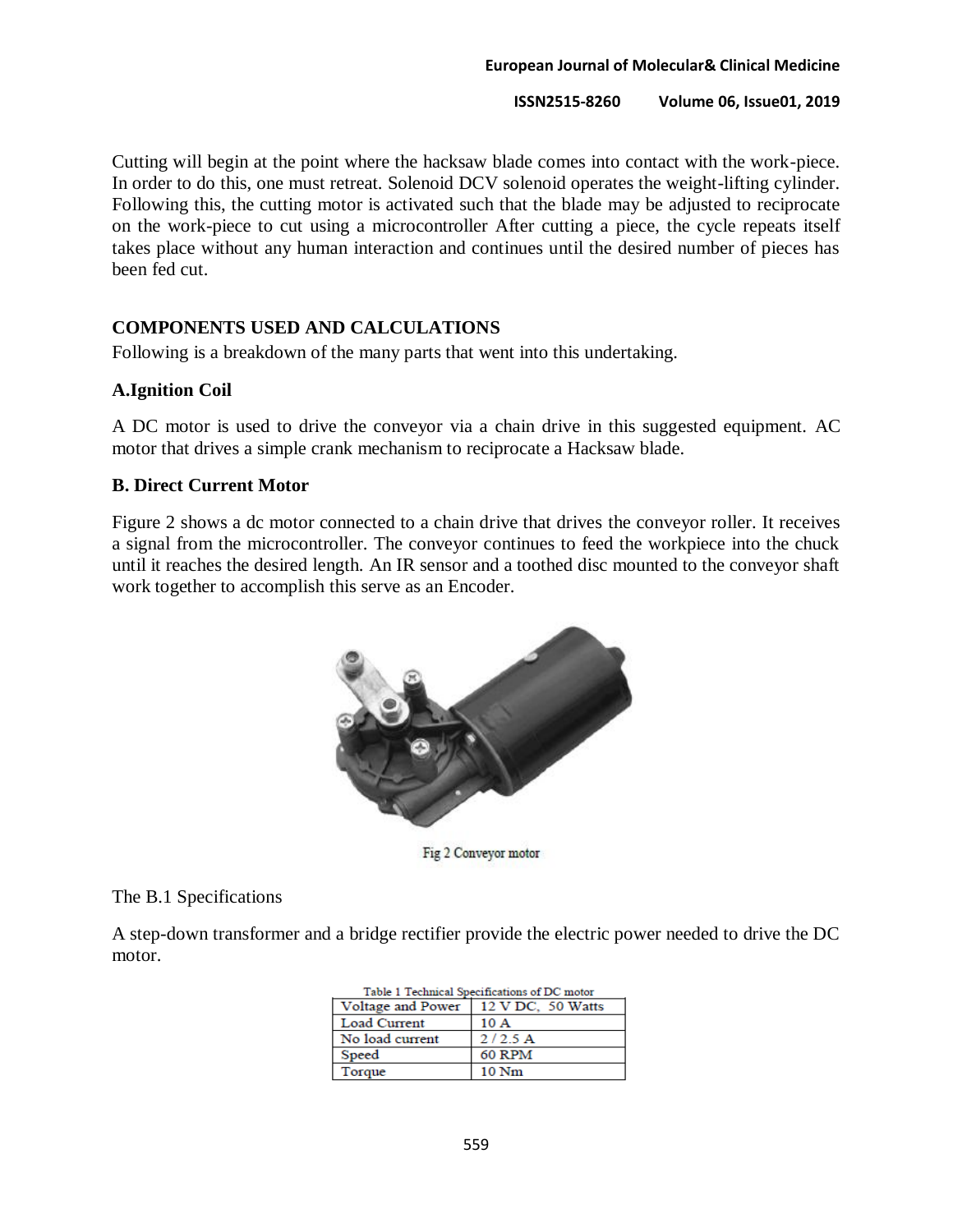#### **ISSN2515-8260 Volume 06, Issue01, 2019**

### **C. Alternating Current Motor**

A simple crank mechanism drives an AC motor, which converts rotational motion into the reciprocating motion needed to cut metal with a hacksaw blade (see figure 3). An oscillating movement.



Fig. 3 AC motor used for cutting process

After the pneumatic chuck is securely in place, the AC motor is activated. Transmission of electricity to a pulley through a belt transmission increases the motor's torque.

### **C.1 arithmetic**

The AC motor's torque must be raised in order to provide the cutting power required for workpieces. An AC motor's rotor is connected to a pulley through a belt drive. As a result, less will be wasted increasing the speed and torque of the spinning shaft. It is connected to the reciprocating mechanism via a pulley.

> Motor Pulley diameter= 0.03 m Driven Pulley diameter= 0.3 m Therefore, Reduction Ratio= 10:1 Speed of motor, N (driving) = 1200 rpm Driven speed  $N(driven) = 120$  rpm Power =  $0.25$  hp =  $0.186$  kW ; Power =  $2\pi NT/60$ Torque T (Driving) = 1.48 Nm = 0.15 kgm, Therefore, Torque T (Driven) = 14.8 Nm = 1.5 kgm

#### **C.2 Specifications**

The AC motor's torque, power, and speed are shown in Table 2, which is based on the torque at the rotor of the motor shaft.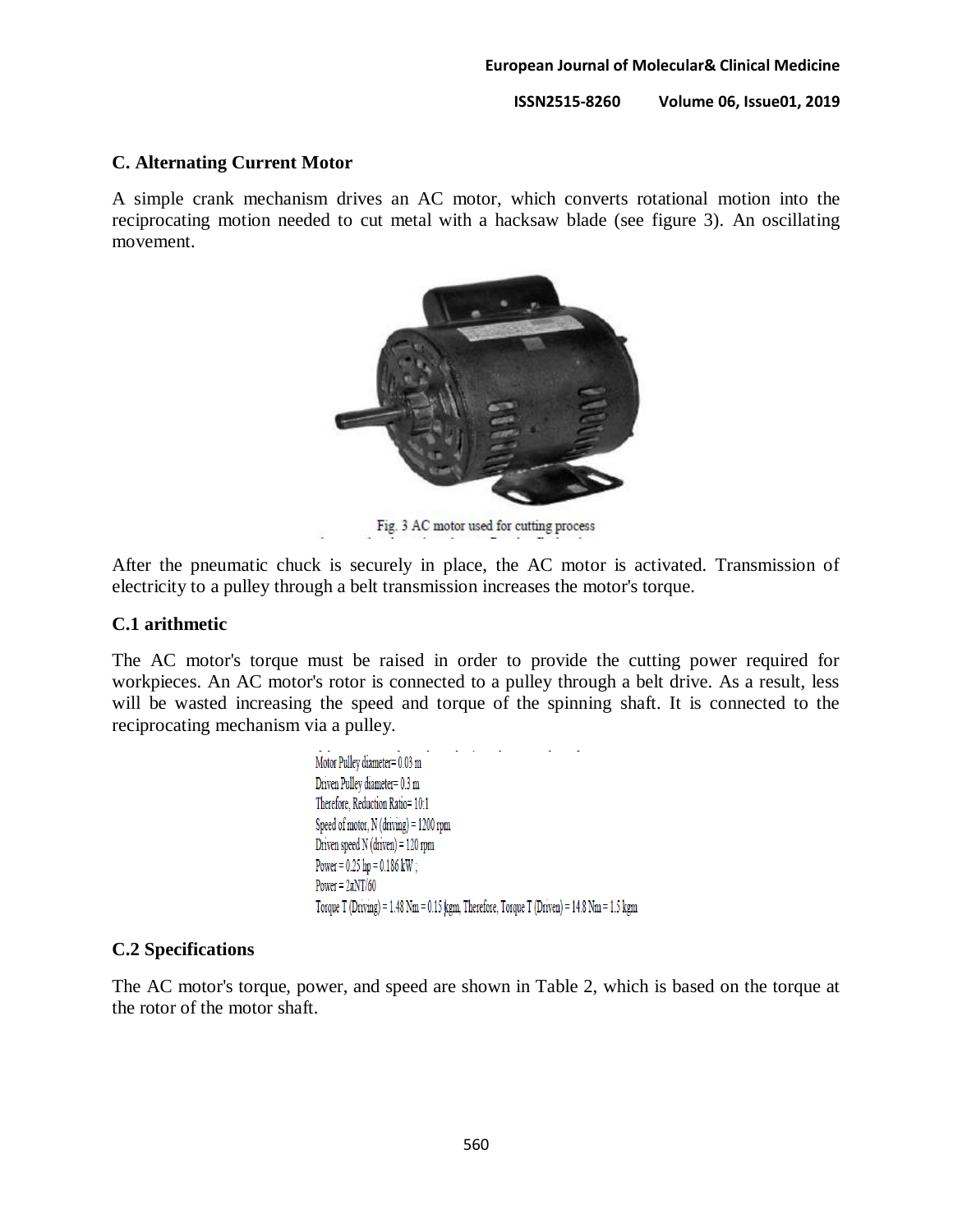**ISSN2515-8260 Volume 06, Issue01, 2019**

| Table 2 Technical Specifications of the MC MOIOI |                     |  |  |
|--------------------------------------------------|---------------------|--|--|
| Voltage and Power                                | 230 V AC, 186 Watts |  |  |
| Maximum Load Current                             | 10A                 |  |  |
| HP                                               | 0.25                |  |  |
| Speed                                            | 1200 RPM            |  |  |
| Torque                                           | 0.15 kg-m / 1.48 Nm |  |  |
| Motor pulley diameter                            | 30 mm               |  |  |

Table 3 Technical Constitutions of the AC Material

Pneumatic cylinders with double-acting mechanisms

In this machine, two pneumatic cylinders are used. During the cutting operation, one cylinder acts as a chuck to keep the workpiece in position, while the other is used to elevate and lower it. Reduce one's own body mass. Figure 4 shows a pneumatic cylinder being utilised as a chuck to perform the same purpose as a vice. A high-performance hacksaw. A solenoid triggered DCV controls it. Holding the workpiece, the cylinder expands. Microcontroller signals activates the DCV solenoid



Fig4. Chuck cylinder

Details of the D.1 specification

In an automated hacksaw machine, the chuck cylinder is one of the most critical components since it is responsible for holding the work-piece securely so that it does not move while cutting.

| <b>Bore Diameter</b> | 50 mm           |  |
|----------------------|-----------------|--|
| Stroke Length        | $100$ mm        |  |
| Action type          | Double acting   |  |
| Maximum air pressure | 10 bar          |  |
| Rod diameter         | $20 \text{ mm}$ |  |

Table 3 Technical Specifications of the Chuck cylinder

## **Input and Output D.2**

In order to retain the workpiece, the chuck cylinder has to generate the ideal pressure. If the force created at the rod end of the cylinder is less than the cutting force of the AC motor, the workpiece will be damaged.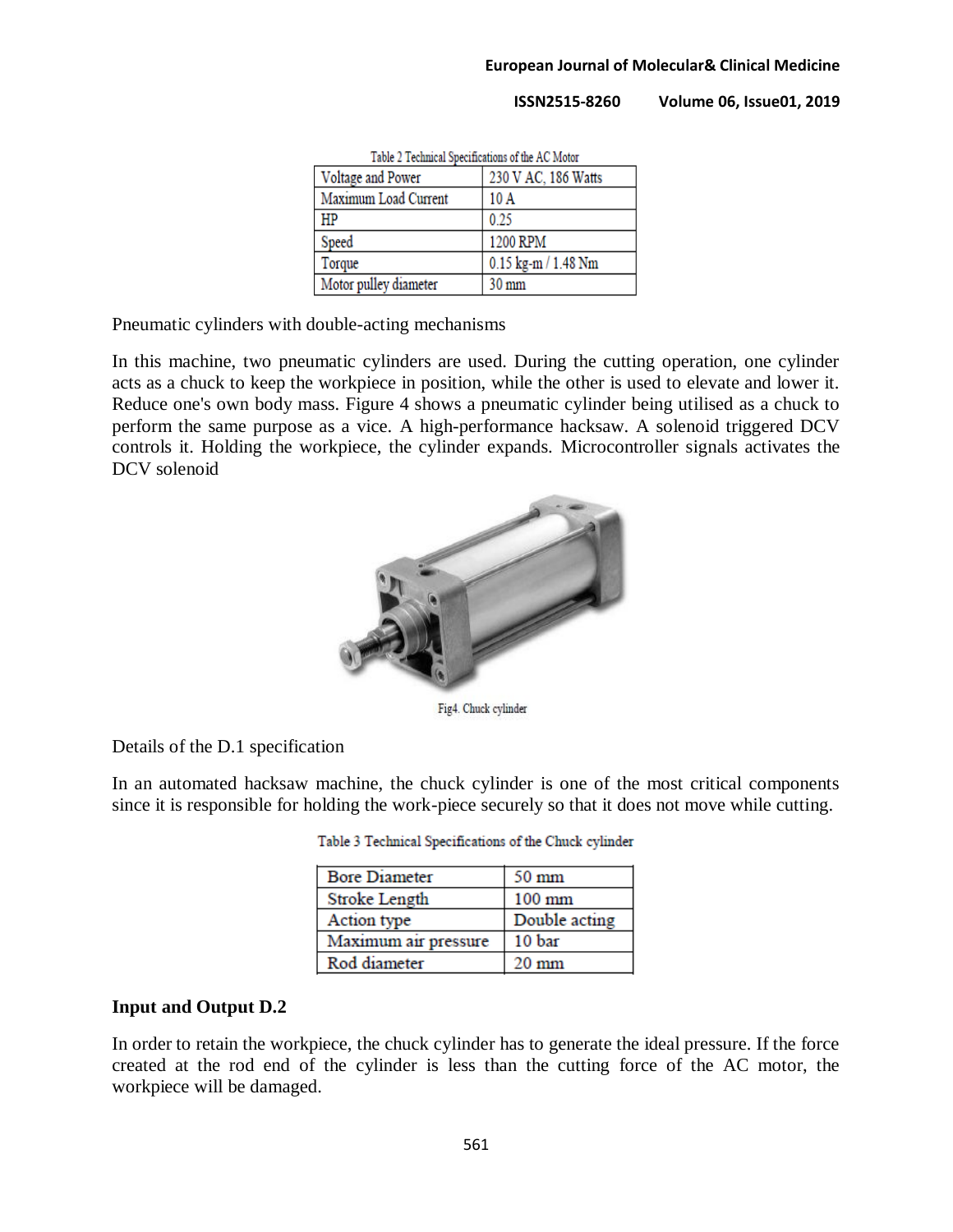```
Diameter of bore = 0.05 m
Air Pressure supplied = 3 \text{ bar} = 300000 \text{ N/m}^2Area of cylinder bore
                               = (\pi/4) \times d^2= (\pi/4) \times (0.05)^2= 0.0019625 m<sup>2</sup>Therefore, force obtained at the rod end
= Pressure x Area
= 300000 \times 0.0019625= 588.75 N = 60 kg
```
### **Lifting cylinder for heavy loads**

Figure 5 shows a pneumatic cylinder that is used to elevate and lower one's own weight. It will be expanded at the start of the game. In order to allow for the cutting process, it retracts. Make a work-piece hacksaw blade rest on it. A solenoid actuated DCV is also used to regulate it. In order to put the cylinder down, it retracts. When a signal from the microcontroller activates the solenoid DCV, a blade is placed on the workpiece.



### **As stated in Section E.1:**

An opposing force is continually exerted on the weight-lifting cylinder's rod end because of its self-weight and the blade arrangement. When the work-piece is to be fed into the chuck, the cylinder must be able to expand smoothly and quickly.

| логе + теслинсат эресписацоны от ше уу егип-пиши суник |                 |  |
|--------------------------------------------------------|-----------------|--|
| <b>Bore Diameter</b>                                   | $30 \text{ mm}$ |  |
| <b>Stroke Length</b>                                   | 100 mm          |  |
| Action type                                            | Double acting   |  |
| Maximum air pressure                                   | 10 bar          |  |
| Rod diameter                                           | $15 \text{ mm}$ |  |

Table 4 Technical Specifications of the Weight-lifting cylinder

### **E.2 Calculations**

It is essential that a pneumatic cylinder of a reasonable bore diameter is chosen for withstanding the weight even when the pneumatic pressure is less.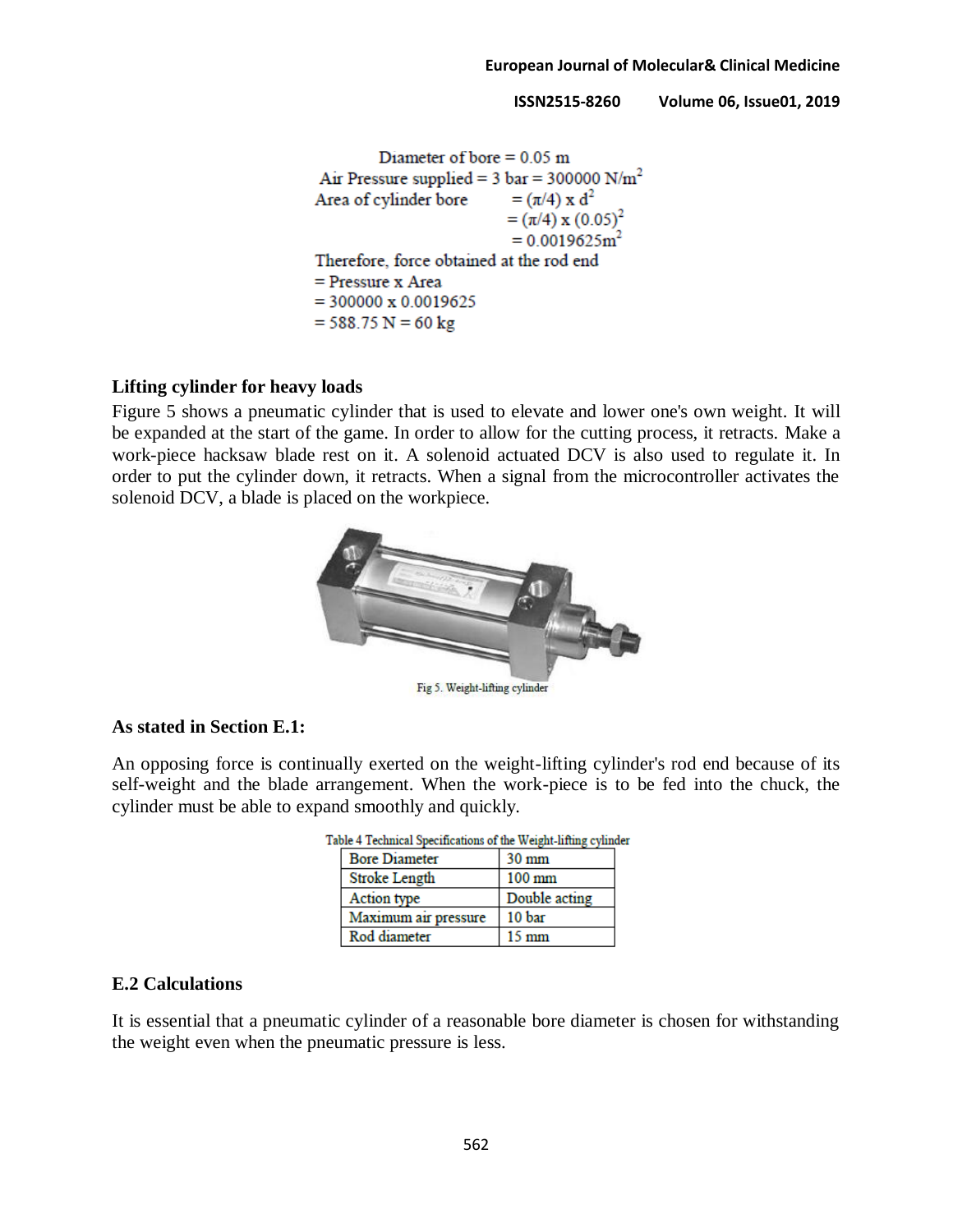```
Diameter of bore = 0.03 m
Air Pressure supplied
                               = 3 \text{ bar}= 300000 \text{ N/m}^2Area of cylinder bore = (\pi/4) x d<sup>2</sup>
                               = (\pi/4) \times (0.03)^2= 0.0007065 m<sup>2</sup>
Therefore, force obtained at the rod end
                     = Pressure x Area
                     = 300000 \times 0.0007065= 211.95 N = 21.60 kg
```
Integers 5 and 2 DCV with spring-return actuation via solenoid

Using the DCV indicated in figure 6, the two pneumatic cylinders are controlled by the microcontroller signal. The DCV features a 12 volt solenoid for use with the device. This is what the DCV's regularly open port looks like: Attached to the weight-lifting cylinder of the extension port in order to maintain the elevated state of the own weight. The norm is Chuck cylinder's extension port is linked to the closed port of the DCV so that the solenoid may be triggered when the DCV is closed. The controller sends a command to stretch and secure the workpiece.



Fig 6. Solenoid operated spring return 5/2 DCV

### G. AT89C51 Microcontroller with LCD Display.

Figure 7 depicts an AT89C51 microprocessor from Atmel's 8-bit microcontroller series. It is crucial for the programed motors and cylinders to be controlled by this device.Flawless syncing. The AT89C51 has a total of 32 input and output pins across its four input and output ports. Because they are simple to programme and powerful enough, these controllers are often employed in automated systems. All but a few of the smaller ones. Using the LCD display seen in figure 8, inputs such as the number of items to be processed may be viewed. It is possible to specify which pieces should be cut and how long each piece should be by using the keypad. The LCD asks the user to enter his password.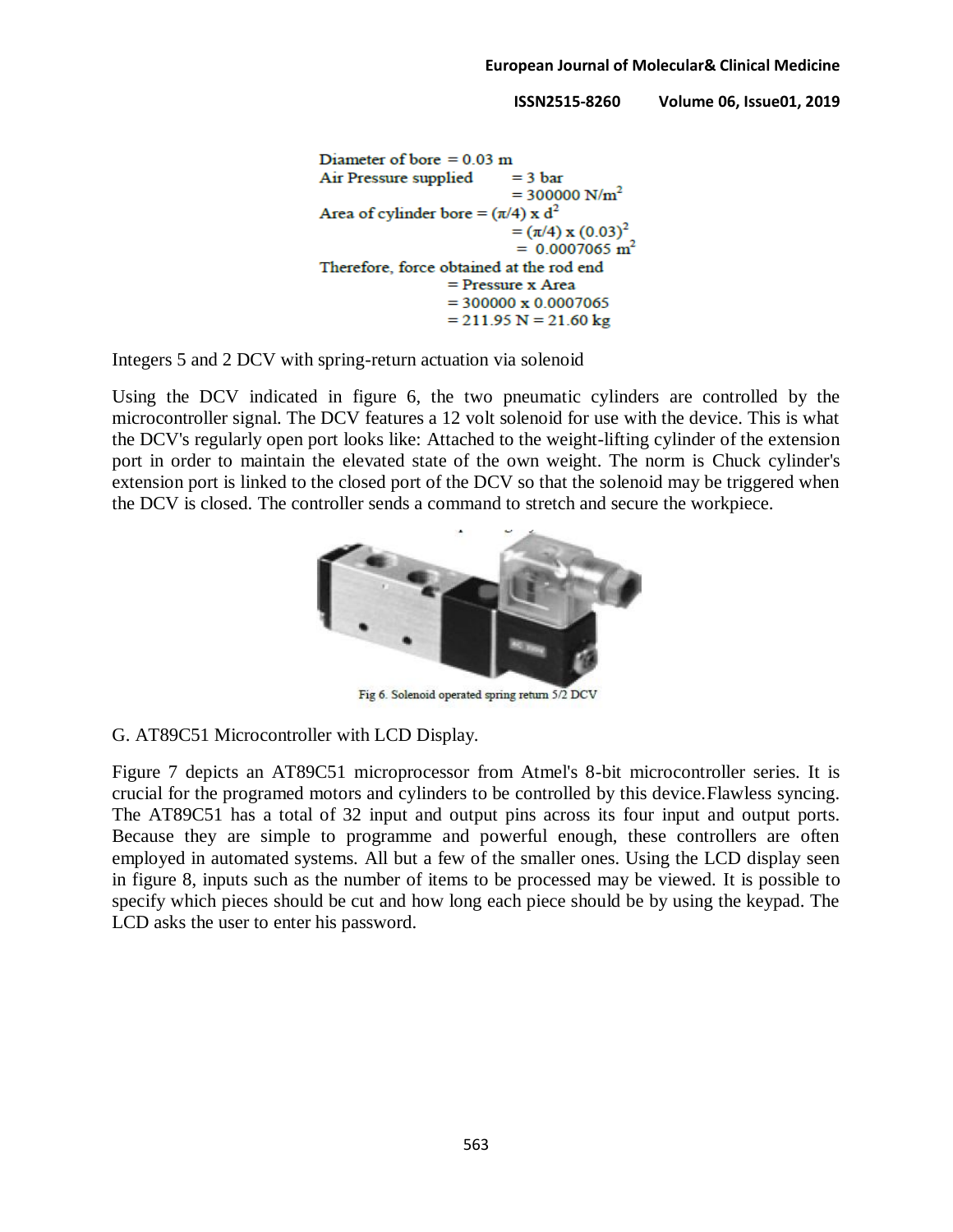

Fig.8 LCD Display

As illustrated in figure 9, the operator uses a four-by-three keypad (H. Keypad) to input the number of pieces to be cut and the length of each piece. Receives the inputs, displays them on the LCD, and then utilises them to cut the material.Keyboard shortcuts for the Star and Enter keys have been included. The operator will be able to provide the customer with information. Each piece's length must be measured in centimetres, with no additional decimal points.



Infrared (IR) sensor and toothed disc I

The IR sensor illustrated in figure 10 mounted to the conveyor roller functions as an encoder. The IR sensor provides a positive signal to the microcontroller every time a tooth passes in front of it.Counter to keep track of the pulse count. The work-piece has been detected by the IR sensor when it receives two pulses.

Chuck has been pushed one centimetre inward. A major component in developing an automated hacksaw is the IR sensor. A machine that feeds the workpiece into the chuck at the desired length. There is a way to calibrate the IR sensor. The sensor's sensitivity may be adjusted through a knob on the module itself. Actually, the adjustment has been made. An operational amplifier or comparator IC may be used as a potentiometer.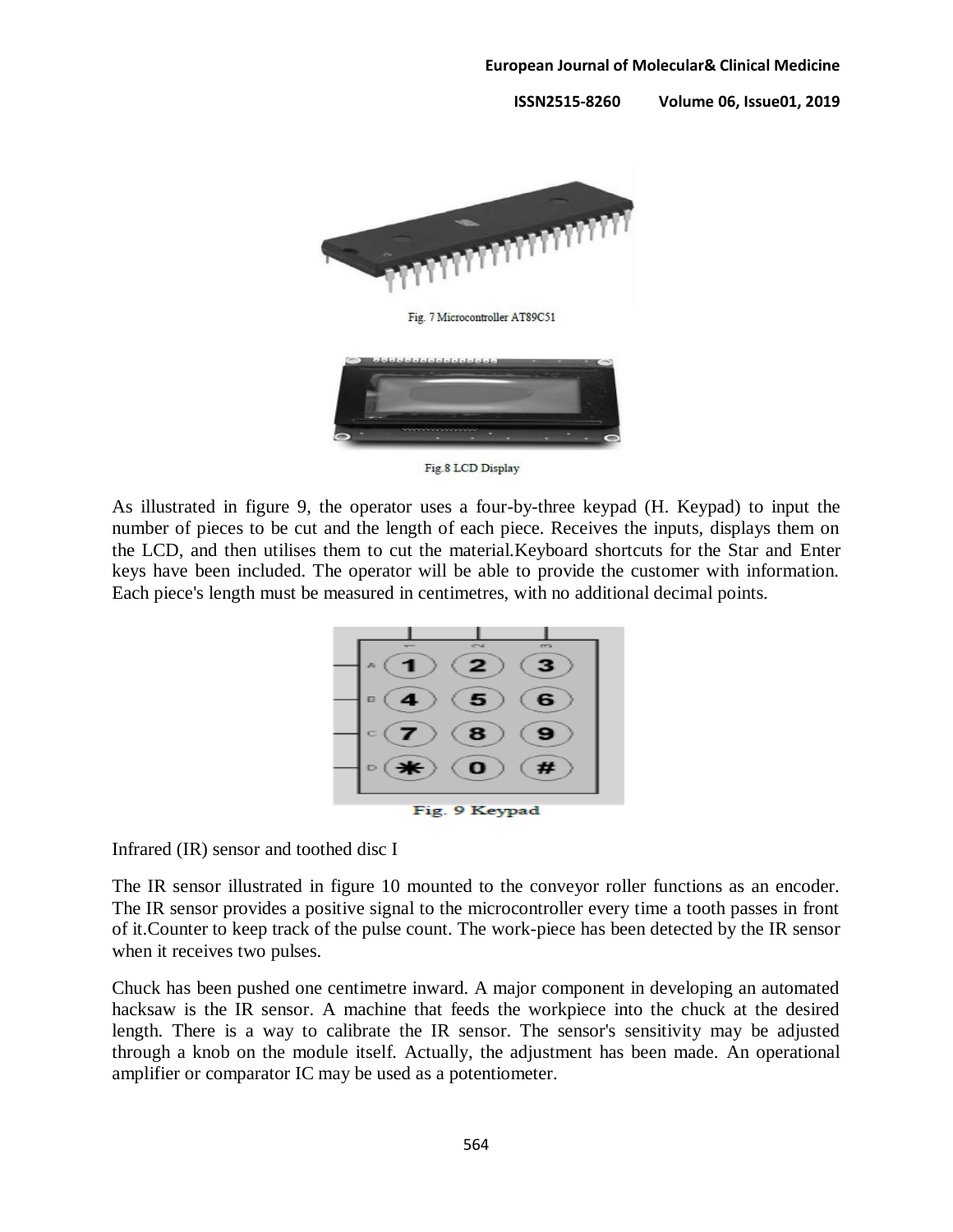**ISSN2515-8260 Volume 06, Issue01, 2019**



Fig10 IR Sensor and Toothed Disc

Assumptions in the first section

Each tooth that crosses in front of the IR sensor receives a pulse from the slotted disc through the sensor's interface. Two consecutive slots passing the IR sensor will be the result of the rotational motion. linear movement of one centimetre was achieved. In this case, the distance between two slots is one centimetre, and the thickness of each slot is one millimetre thick. One-hundredth of an inch. Consideration is given to both its thickness and circumference while designing the toothed disc.

As well as the tooth's slots To identify teeth, the IR sensor's detection range must be expanded. Calculating the radius of a revolving slotted disc is done as follows.

> Circumferential Distance required between two successive teeth = 1 cm Number of teeth =  $12$ ; Number of slots =  $12$ Considering the circumferential length of each slot as 0.5 cm, the circumference of the toothed disc must be [12 +  $(12x0.5)$ ] = 18 cm Required radius of the toothed disc  $=$  R Since  $2\pi R$  = Circumference of disc.  $2x \pi x R = 18$  cm Therefore, R= 2.86 cm, which means that a twelve toothed disc of radius 2.86 cm must be used.

## **DESCRIPTION OF THE HACKSAW MACHINE**

### *Proteus Simulation*

Using Proteus software, the circuit in the figure 11 was simulated. In order to communicate with the machine, a 4x3 matrix keyboard is employed. There are no RS or EN control pins attached to port three of the microcontroller, but there is a direct ground connection to port two for RW control. There must be an external factor.

Because port zero has no built-in pull-up resistors, connect a pull-up resistor in series with each of the pins. Because the microcontroller's output current is insufficient to drive the relay circuit, an IC is needed to power these relays. ULN2003 is linked to the microcontroller's output pins. In every case, there's a frequent issue that arises in the field relay circuits because an EMF is created in the opposite direction when current travels through a coil to that of the applied current and tends to run counter to it. As a result, the issue must be solved by presenting a solution. Diode that is biassed in the opposite direction as the current being applied. This causes the EMF generated to go to the positive terminal of the power supply. Relay instead of EMF opposing the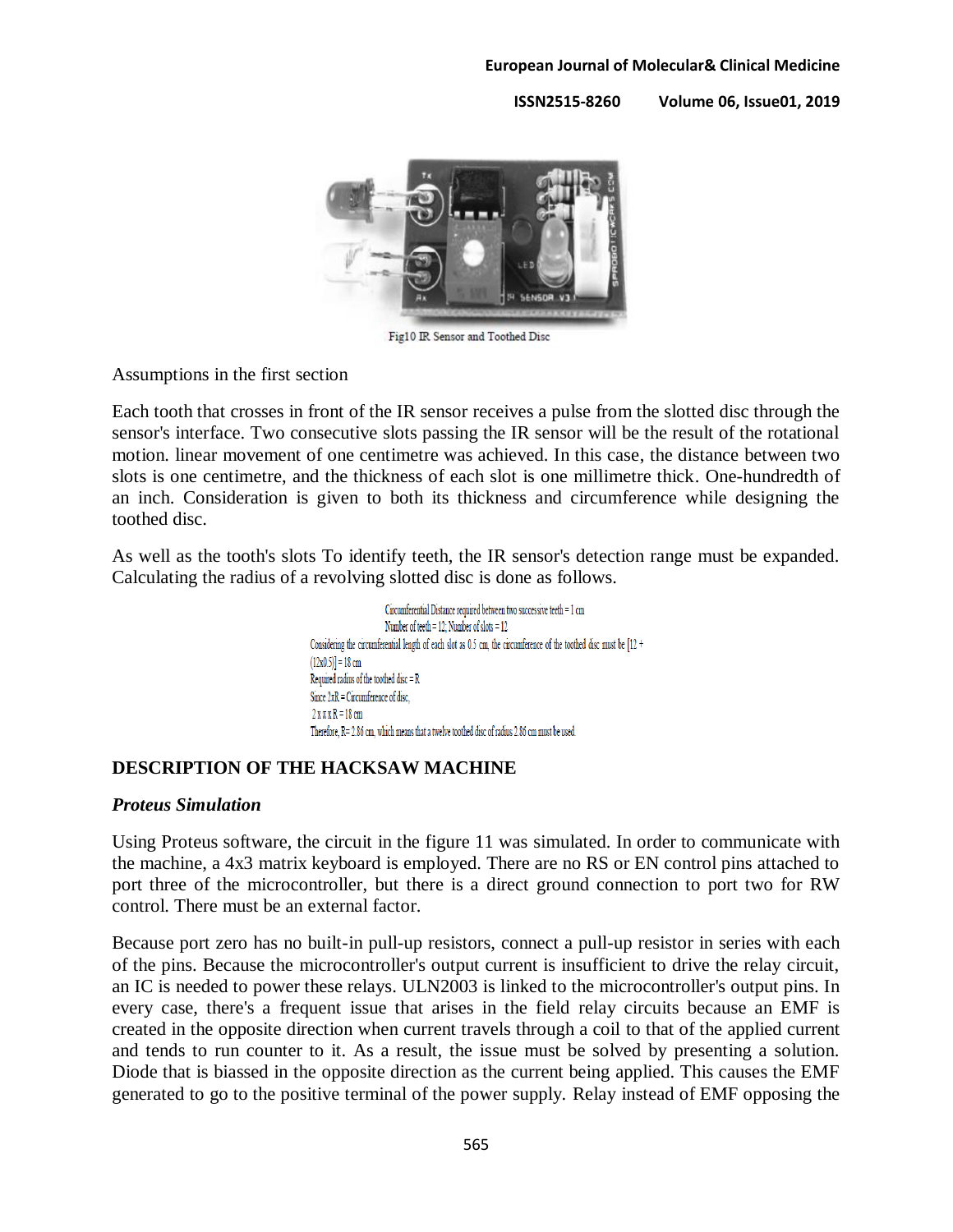provided current, which would be counterproductive. So, the relay circuit is made up of an IC that is termed a relay

At the terminals of each of the four relays, a reverse biassed connection between the ULN2003 and four diodes.



## **B. A description of the Project's setup**

The Automated Hacksaw machine consists of a conveyor belt, a base, and a self-weighted attachment. A hacksaw blade is used to cut The DC motor, IR sensor, and toothed disc are all positioned on the conveyor arrangement. linked to the microcontroller's The AC motor serves as the foundation for the rest of the arrangement, which contains of chuck that is pneumatically operated. There are two upwardly protruding structures on the AC motor's side: Pivoting the selfweight mechanism Stiffness may be achieved by adjusting the length of the hacksaw blade. At the free end of the mechanism, a threaded screw arrangement is used. Photographic Fig. 12 illustrates this mechanical arrangement as seen from above.



Fig.12 Photographic view of mechanical setup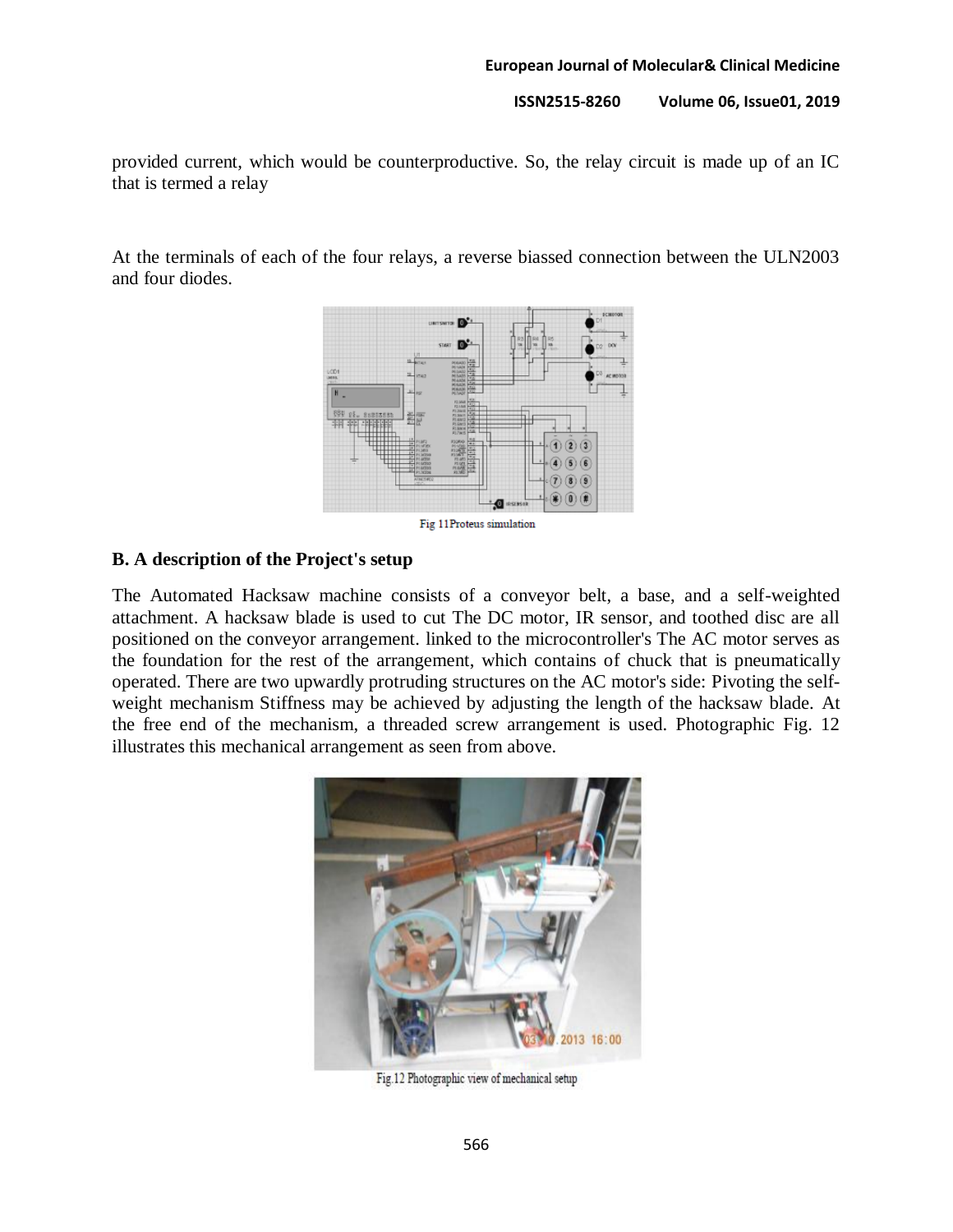## **A. Obtaining user information**

The operator enters two pieces of information into the Automated Hacksaw machine: the number of pieces to be cut and the length of each piece. The data may be reset by the operator at any point before

Pressing the start button on the machine. The order in which the tasks are carried out the conveyor will feed the workpiece into the chuck when the right data has been entered and the start button has been pressed. The microcontroller halts the programme when it reaches the specified length. Conveyor motors will be halted as previously stated. In relation to the user defined length of the work-piece, the microcontroller when the IR sensor has given enough pulses to the microcontroller When the conveyor roller's teeth pass before the revolving disc's teeth. The controller receives a pulse from the IR sensor. The movement of the disc between teeth signifies that the linear movement is one centimetre in length.

As a result of this, the solenoid DCV will stretch and hold the workpiece in place, allowing it to be machined. At the same time, the blade presses on the workpiece, resting the self-weight on it. The controller then sends a signal to turn on the AC motor, which begins the cutting operation. In cases when there is just one component. Has been slashed, the self-weight activates a limit switch, causing the microprocessor to reset the whole system. Procedure again until the operator specifies the number of pieces to be cut to their satisfaction. The accounting for the overall cost.

| Table 5 Cost of fabrication |          |           |  |  |
|-----------------------------|----------|-----------|--|--|
| <b>COMPONENTS</b>           | Quantity | COST (RS) |  |  |
| Conveyor                    |          | 2,000     |  |  |
| <b>Base With Chuck</b>      |          | 7,000     |  |  |
| DC Motor                    |          | 1,500     |  |  |
| Pneumatic cylinder          | າ        | 2,500     |  |  |
| Pneumatic DCV               |          | 800       |  |  |
| Hacksaw Blade               |          | 250       |  |  |
| Controller<br>and           |          | 1.500     |  |  |
| Electronics                 |          |           |  |  |
| <b>TOTAL COST</b><br>15,500 |          |           |  |  |

Table 5 shows both the mechanical and electrical setups.

## **CONCLUSION AND FUTURE SCOPE**

The standard power hacksaw machine may be replaced by an automated power hacksaw machine, which is well known.

In compared to traditional power hacksaw machines, automated power hacksaw machines are able to produce more in a shorter amount of time. The primary benefit of this machine is that the amount of human interaction is minimised to the utmost.

When it comes to power hacksaws, time and labour play a crucial part in this rapidly developing industrial sector.In the making of something. This problem can be solved by utilising automated